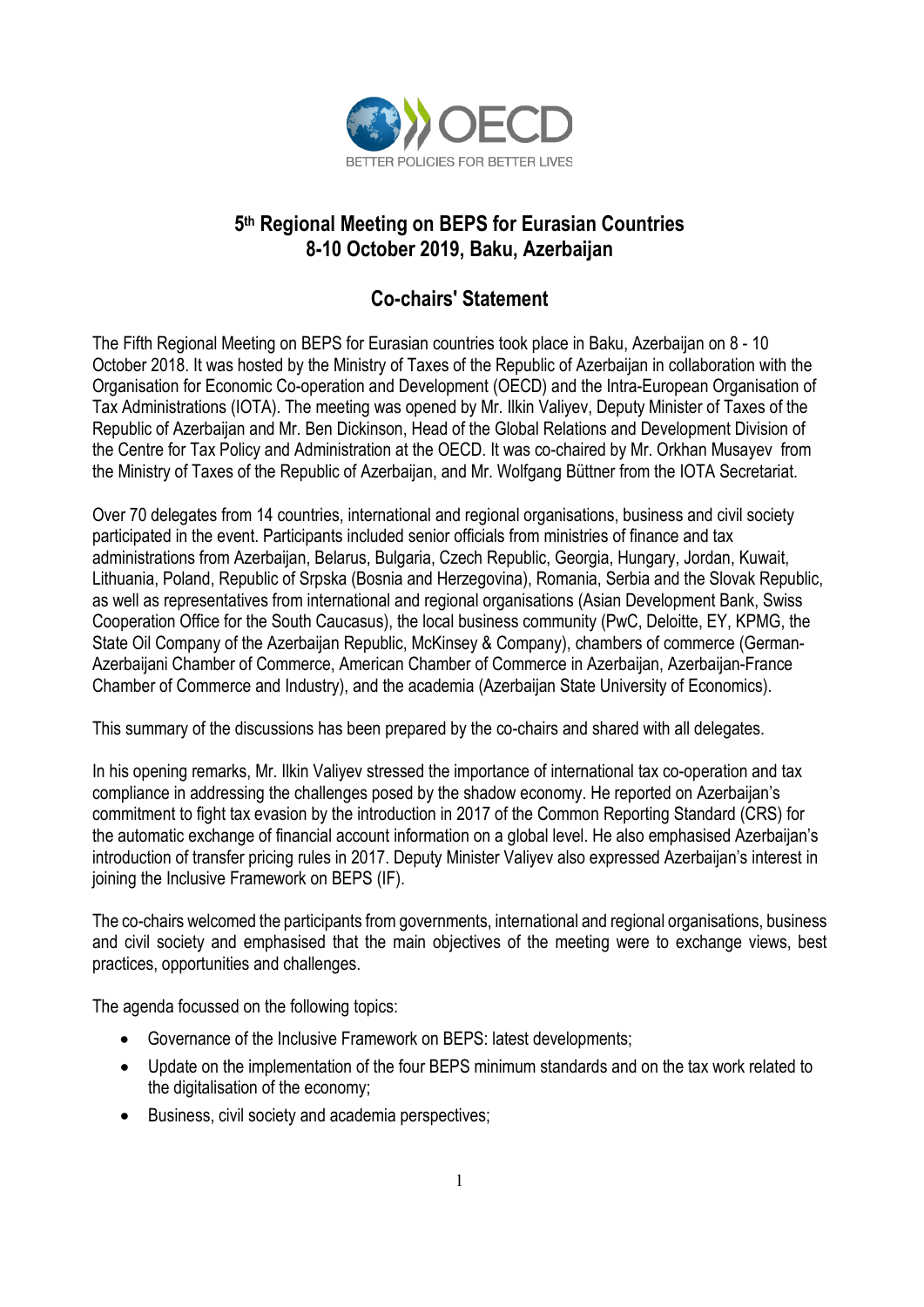

- Implementation requirements and peer review processes of action 6 (preventing tax treaty abuse) and action 14 (making dispute resolution more effective) with a focus on the Multilateral Instrument (MLI);
- Case studies on BEPS minimum standards:
	- o Review of preferential tax regimes (BEPS Action 5);
	- o Country-by-Country Reporting (BEPS Action 13);
- Digitalisation of the Economy;
- Update on the development of toolkits to support the implementation of anti-BEPS measures in lower capacity countries;
- Follow-up work on Transfer Pricing;
- In-depth discussion on capacity building initiatives.

Several participants took the opportunity to hold bilateral meetings to discuss their specific circumstances or cases directly with technical specialists from the OECD Secretariat.

## **Conclusions**

This regional meeting offered an opportunity for participants to actively contribute to the discussions and to provide input on the different work streams related to BEPS. Participants appreciated the chance to share best practices and experiences and highlighted their priorities in relation to the Inclusive Framework's work, especially in the area of addressing the challenges of the digitalisation of the economy. They also welcomed the capacity building initiatives of the international and regional organisations in supporting their BEPS implementation efforts.

### **Summary of key messages**

- Participants welcomed the Inclusive Framework's work to develop a consensus solution to the tax challenges arising from the digitalisation of the economy. There was an extensive exchange of views on both the proposal for a unified approach on profit allocation (Pillar 1) and the Global antibase erosion proposal for a minimum tax on the profits of MNEs (Pillar 2). Participants emphasised the importance of, and their commitment to being part of the ongoing discussions in the different technical working parties, as well as their active involvement in the decision making process of the Inclusive Framework. They also appreciated the support provided to lower capacity countries to evaluate the proposals and actively participate in the discussions.
- Participants recognised that the MLI provides for an efficient way to implement the treaty-related BEPS measures. They also stressed the importance of identifying the specific effects of the MLI on their treaty networks (via the matching of MLI Positions of pairs of Contracting Jurisdictions). They welcomed the development of tools to make these effects more readily apparent (e.g. Matching Database, Guidance documents, such as the Guidance for the development of synthesised texts of modified treaties). Participants greatly appreciated the discussions led by Poland on its experiences on the process of signing, ratifying, and implementing the MLI.